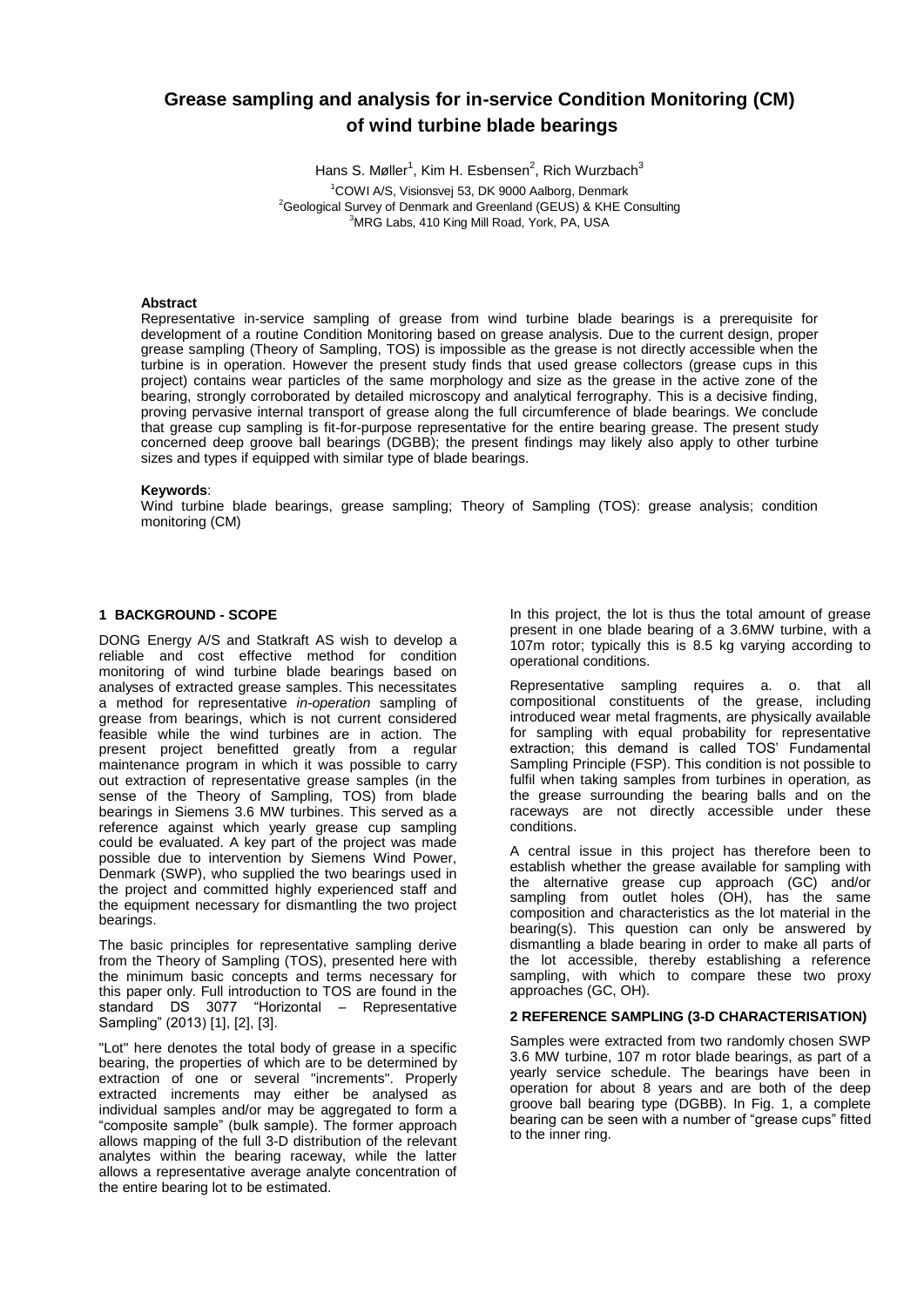

 Figure*1*: SWP 3.6 MW turbine blade bearing with grease cups fitted to the inner ring. In "Zone A" (foreground) no grease were found in any cup, while cups in "Zone B" were all filled to capacity, due to a combination of gravity, centrifugal forces and blade orientation, see technical report [4] for full explanation. The present project uses samples from zone B only.

Each bearing has twelve 250 ml grease cups evenly distributed along the circumference of the inner ring, which are used to collect used grease from the bearing. Grease cups are changed once a year at normal service intervals. The capacity of grease that can be collected is 6 x 250 ml, or approximately 1,500 g of grease per year per bearing.

With the bearing dismantled, it is possible to conduct sampling in a representative fashion according to TOS. This approach allows complete characterisation of the variation and properties of the grease along the entire 360 degree active zone of the bearing in the space between the raceways. This sampling scheme is termed the 3-D heterogeneity characterisation and forms the reference sampling against which the alternative grease cup/outlet hole approaches shall be evaluated. As this characterisation is fit-for-purpose representative, it will be the best available estimate of the properties of the lot, be this as an average over the full circumference of the bearing ring or as a mapping of the peripheral compositional variation in the active zone between the raceways.

## **3 NORMAL IN-OPERATION SERVICE SAMPLING**

During normal operation, at regular yearly service intervals, samples can only be taken by using grease cups (GC) or through sampling from the outlet holes (OH), see Fig. 2. Outlet holes are drilled holes in the inner ring through which excess grease flows into the grease cups.



 Figure 2: Extraction of an increment (using a straw) from an outlet hole (OH) (left) and via grease cups (GC) (right), the latter producing temporal composite samples covering a year, approx. 250 ml.

A total of 179 samples were extracted from the two blade bearings [4].

### **4 ANALYTES**

The contents of ferromagnetic iron, FdM-Fe and water was determined in all samples. The content of a number of other chemical elements (including iron) was also determined using the Rotating Disc Electrode method (RDE), the current standard method for measuring additives and wear metal in lubricating grease. It is a major objective of the present study to compare and evaluate these alternative analytical approaches. Selected samples were also subjected to a microscopy investigation of the type of wear particles, as well as subjected to analytical ferrography.

#### **5 FUNDAMENTAL SAMPLING ISSUES**

Iron content is likely the most important single parameter for evaluating the operational condition of any greaselubricated component. For measuring iron and other elements in lubricating grease, the RDE method was used in this project. The quantity needed for an RDE test is very small (250-500 mg) however, which requires a careful sample mass reduction before analysis – a requirement that is often overlooked, see [5]. However, the RDE method cannot handle particles, e.g. wear particles, larger than *a few* um. Special care was taken in this project to perform this mass-reduction according to the principles of the Theory of Sampling (TOS), *ibid* and [1] avoiding otherwise typical sampling errors in the laboratory.

The sampling issues cannot be overemphasised. Nonrepresentative primary sampling give rise to the absolute largest sampling error potential 'from-field-to-analysis', typically at least 10 X the following laboratory sampling errors - especially if the primary sampling procedure, knowingly or unwittingly, is deliberately aimed at direvtly procuring a sample only as large as to the analytical mass. This type of sampling, mimimum mass grab sampling, will always give rise to a maximum impact of the Fundamental Sampling Error (FSE) [1], making grease cup/outlet hole sampling vs. 3-D reference mapping, as well as iron determination comparions much less feasible, see also [4]. All of these traditional sampling errors have been suppressed in the present study, in order to secure an optimal basis upon which to carry out the specific project objectives.

The present samplingprocedures were developed over time; earlier results were presented in the previous LUBMAT conferences [6], [7].

#### **6 COMPARISON RDE vs FdM-Fe**

FdM-Fe (ANALEX fdM plus Ferrous Debris Monitor) is a magnetometer designed to measure ferrous wear particles in grease and oil. It is different from the RDE method in two ways: the whole grease sample is analysed, obviating the need for mass-reduction, and all ferrous wear particles are measured irrespective of particle size. The FSE has been suppressed maximally with this approach.

Fig. 3. shows FdM-Fe plotted against Fe as measured with the RDE method in the 3-D reference mapping of the full complement of 61 circumferential primary samples (we here show results from bearing 002 but results for bearing 001 are similar).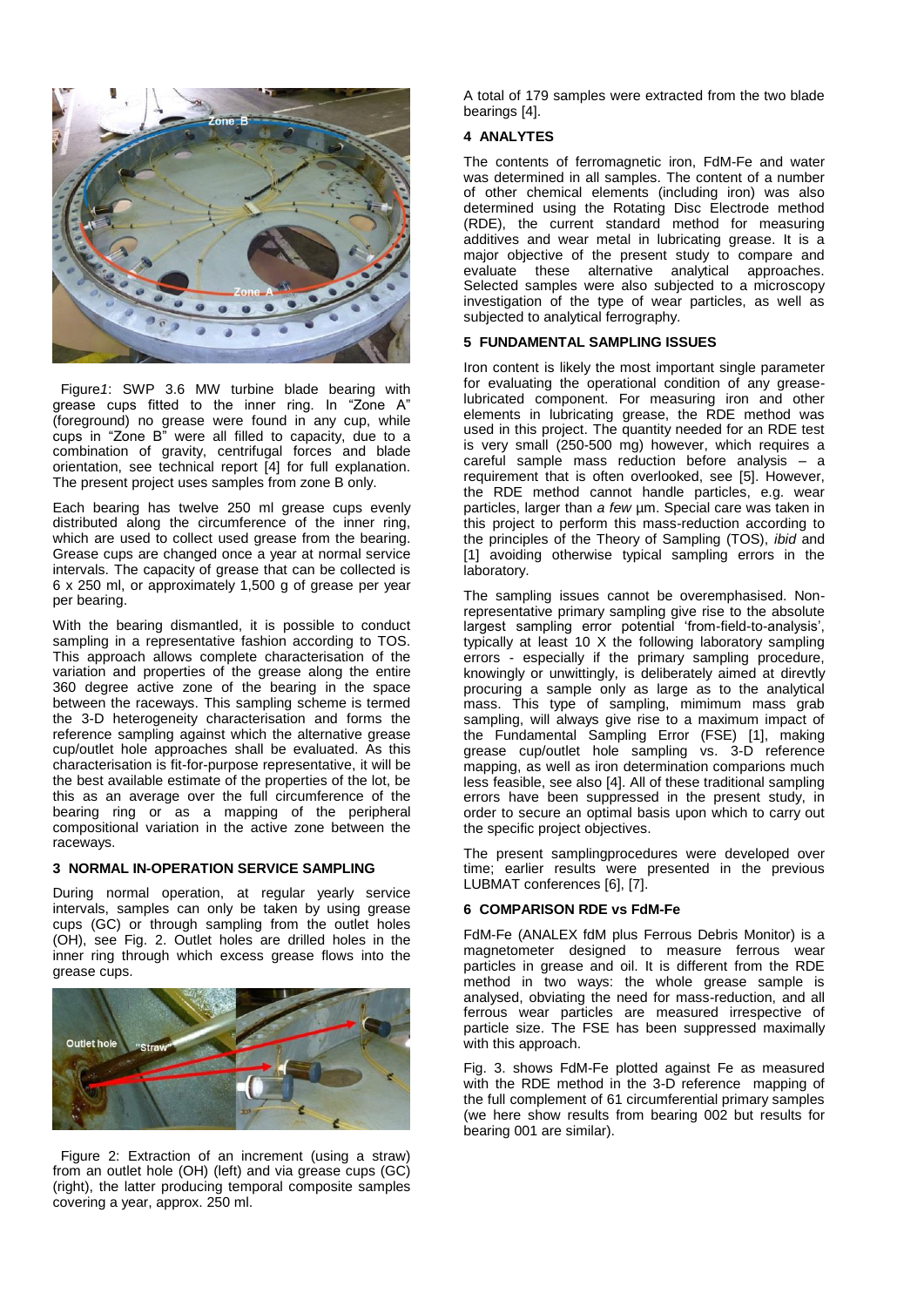

 Figure 3: Correlation plot between FdM-Fe and Fe RDE in 61 3-D reference samples (bearing 002)

Fig 3 clearly demonstrate that there is no correlation between the two alternative methods, but instead show very large differences in the measured absolute levels of Fe. All the RDM Fe results are below 50ppm, while the FdM Fe results vary from some hundred ppm to 1,400 ppm(sic). Some samples contain particles many of which are larger than 10-20 µm. As the RDE method only detects particles smaller than some few um, in these cases it will unavoidably give rise to highly misleadingly low Fe content values. On this basis, it can be concluded that FdM-Fe is the only reliable method that can be used for estimating the content of ferrous magnetic wear particles in grease from blade bearings.

All the samples extracted with grease thieves in this project were analysed by two labs in parallel, the NJV-lab and MRGLab respectively; results are presented in Fig. 4. As Fdm-Fe is a non-destructive method, it was possible to have both labs analyse the same samples *in toto*.



 Figure 4: Correlation between FdM-Fe results from NJVlab and MRGLab in 61 reference samples from bearing 001 (left) and rom bearing 002 (right).

Fig. 4 demonstrates a very strong linear relationship between the results of both two labs. This documents an excellent inter-laboratory reproducibility of the FdM-Fe method.

## **7 MICROSCOPY**

Microscopy and analytical ferrography of series of selected samples show presence of a number of large wear particles, both in the reference samples and in the grease cup and outlet hole samples. These particles originate in a so-called "soft spot" zone on the bearing raceway. At the time of the manufacture of the bearings,

the induction method used for hardening the bearing races required leaving a small area untreated in order to avoid treating it twice. The untreated area of the race way was ground back to reduce contact pressue; Fig. 5 shows how wear now takes place at both transition areas between the hardened and the unhardened area.



 Figure 5: Soft spot location on the inner race showing the two areas with severely increased wear.

Detailed peripheral 3-D sample mapping and characterisation has shown that these large wear particles, which are only created at the edges of this soft spot zone, are present everywhere in the bearing grease. This can only be explained by a substantial transport with the grease inside the bearing. This observation was unknown prior to this experiment.

As samples taken for this reference characterisation can be considered fit-for-purpose representative in the project context, because all of TOS' fundamental principles are respected, the present results can therefore be considered as un-biased estimators of the 'true' grease properties of the lot (bearing raceway).

#### **8 GREASE CUP vs. REFERENCE ANALYTICAL RESULTS**

By comparing the analytical FdM-Fe results of the sample set taken from grease cups and outlet holes with the reference 3-D samples, it is possible to evaluate the degree of similar compositional features with the former. In Fig. 6 results for FdM-Fe in bearing 001 are shown together with results for water content shown in Fig. 7.



 Figure 6: Comparison of 3-D FdM-Fe data from grease cups (GC) and outlet holes (OH) compared with the reference data (3-D) for blade bearing 001. The blue line shows the average value for 3D samples, the green one for grease cup samples.